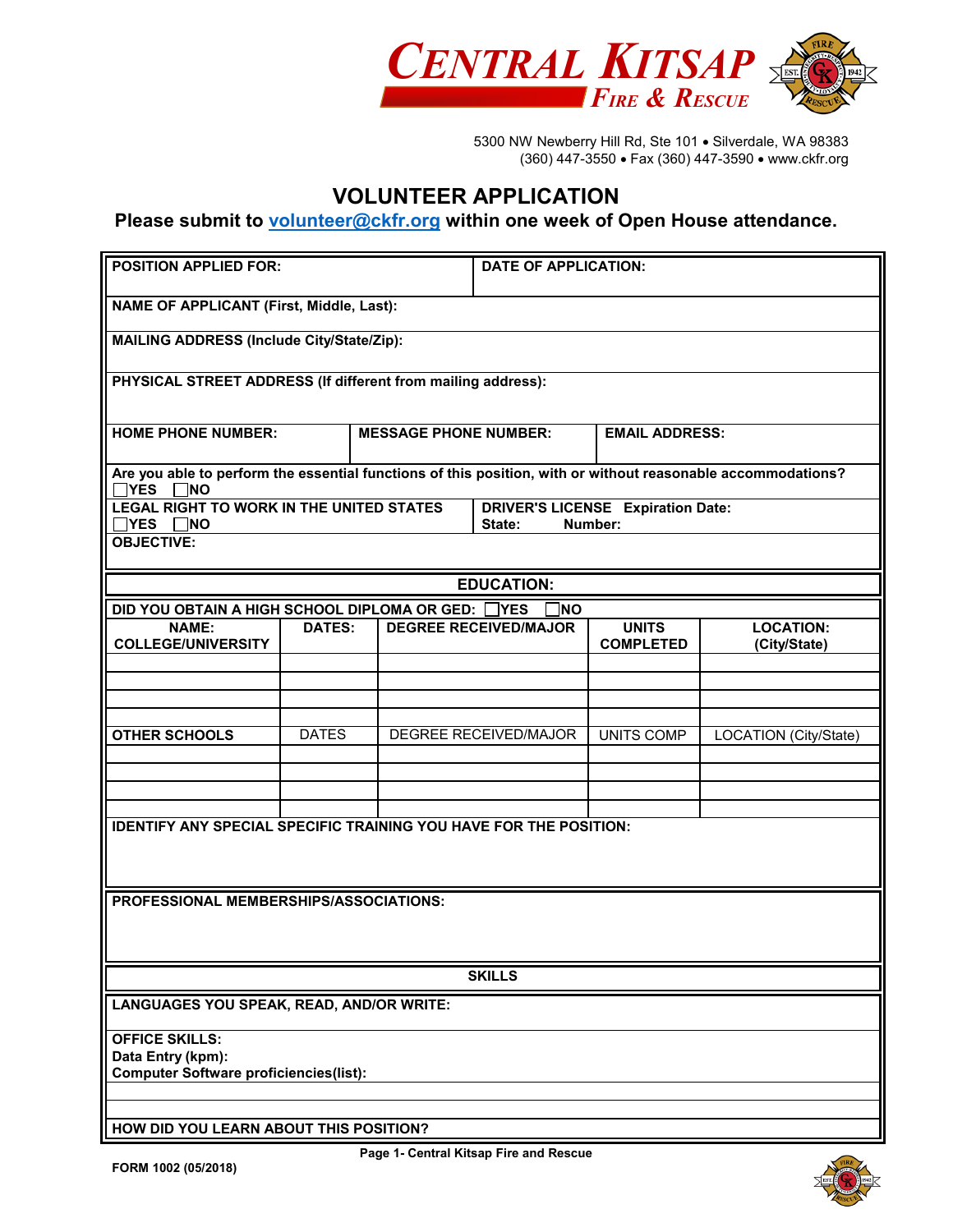| <b>EMPLOYMENT HISTORY:</b>                                                                                      |                                                                                                                  |  |                      |                                        |                         |
|-----------------------------------------------------------------------------------------------------------------|------------------------------------------------------------------------------------------------------------------|--|----------------------|----------------------------------------|-------------------------|
|                                                                                                                 | List work records for the past 10 years and/or any job-related work or volunteer experience beyond the 10 years, |  |                      |                                        |                         |
| including self-employment and US military service with your most recent experience listed first. Be as complete |                                                                                                                  |  |                      |                                        |                         |
| as possible in describing the work performed. Please add additional sheets if necessary using same format.      |                                                                                                                  |  |                      |                                        |                         |
|                                                                                                                 |                                                                                                                  |  |                      |                                        |                         |
| □ PAID Hours Per Week:                                                                                          | $\Box$ YES $\Box$ NO $\Box$ NOTIFY ME FIRST                                                                      |  | <b>SALARY/MONTH:</b> |                                        | # Employees Supervised: |
| <b>NOLUNTEER</b>                                                                                                | <b>MAY WE CONTACT THIS EMPLOYER?</b>                                                                             |  | N/A                  |                                        |                         |
| DATES (MO & YEAR)                                                                                               | <b>TYPE OF BUSINESS</b><br><b>EMPLOYER'S NAME:</b>                                                               |  |                      |                                        | <b>PHONE NUMBER</b>     |
| To:<br>From:                                                                                                    |                                                                                                                  |  |                      |                                        |                         |
|                                                                                                                 |                                                                                                                  |  |                      |                                        |                         |
| <b>POSITION TITLE:</b>                                                                                          | <b>ADDRESS:</b> (Street, City, State, Zip Code)                                                                  |  |                      | <b>NAME &amp; TITLE of SUPERVISOR:</b> |                         |
| <b>REASON FOR LEAVING OR CONSIDERING CHANGE:</b>                                                                |                                                                                                                  |  |                      |                                        |                         |
| <b>PRIMARY DUTIES:</b>                                                                                          |                                                                                                                  |  |                      |                                        |                         |
|                                                                                                                 |                                                                                                                  |  |                      |                                        |                         |
|                                                                                                                 |                                                                                                                  |  |                      |                                        |                         |
|                                                                                                                 |                                                                                                                  |  |                      |                                        |                         |
|                                                                                                                 |                                                                                                                  |  |                      |                                        |                         |
|                                                                                                                 |                                                                                                                  |  |                      |                                        |                         |
|                                                                                                                 |                                                                                                                  |  |                      |                                        |                         |

| <b>PAID Hours Per Week:</b><br>$\Box$ volunteer  | YES $\Box$ NO $\Box$ NOTIFY ME FIRST<br>$\mathcal{L}$<br><b>MAY WE CONTACT THIS EMPLOYER?</b> |                         | <b>SALARY/MONTH:</b><br>N/A |  | # Employees Supervised:                |
|--------------------------------------------------|-----------------------------------------------------------------------------------------------|-------------------------|-----------------------------|--|----------------------------------------|
| DATES (MO & YEAR)<br>From:<br>To:                | <b>EMPLOYER'S NAME:</b>                                                                       | <b>TYPE OF BUSINESS</b> |                             |  | <b>PHONE NUMBER</b>                    |
| <b>POSITION TITLE:</b>                           | <b>ADDRESS:</b> (Street, City, State, Zip Code)                                               |                         |                             |  | <b>NAME &amp; TITLE of SUPERVISOR:</b> |
| <b>REASON FOR LEAVING OR CONSIDERING CHANGE:</b> |                                                                                               |                         |                             |  |                                        |
| <b>PRIMARY DUTIES:</b>                           |                                                                                               |                         |                             |  |                                        |

| <b>PAID Hours Per Week:</b><br><b>VOLUNTEER</b>  | $\Box$ YES $\Box$ NO $\Box$ NOTIFY ME FIRST<br><b>MAY WE CONTACT THIS EMPLOYER?</b>       |  | <b>SALARY/MONTH:</b><br>N/A |  |  | # Employees Supervised: |
|--------------------------------------------------|-------------------------------------------------------------------------------------------|--|-----------------------------|--|--|-------------------------|
| DATES (MO & YEAR)<br>From:<br>To:                | <b>TYPE OF BUSINESS</b><br><b>EMPLOYER'S NAME:</b>                                        |  | <b>PHONE NUMBER</b>         |  |  |                         |
| <b>POSITION TITLE:</b>                           | <b>NAME &amp; TITLE of SUPERVISOR:</b><br><b>ADDRESS:</b> (Street, City, State, Zip Code) |  |                             |  |  |                         |
| <b>REASON FOR LEAVING OR CONSIDERING CHANGE:</b> |                                                                                           |  |                             |  |  |                         |
| <b>PRIMARY DUTIES:</b>                           |                                                                                           |  |                             |  |  |                         |

| <b>PAID Hours Per Week:</b><br><b>NOLUNTEER</b>  | $\Box$ NO $\Box$ NOTIFY ME FIRST<br><b>YES</b><br><b>MAY WE CONTACT THIS EMPLOYER?</b> |                         | <b>SALARY/MONTH:</b><br>N/A |                                        | # Employees Supervised: |  |
|--------------------------------------------------|----------------------------------------------------------------------------------------|-------------------------|-----------------------------|----------------------------------------|-------------------------|--|
| DATES (MO & YEAR)<br>From:<br>To:                | <b>EMPLOYER'S NAME:</b>                                                                | <b>TYPE OF BUSINESS</b> |                             |                                        | <b>PHONE NUMBER</b>     |  |
| <b>POSITION TITLE:</b>                           | <b>ADDRESS:</b> (Street, City, State, Zip Code)                                        |                         |                             | <b>NAME &amp; TITLE of SUPERVISOR:</b> |                         |  |
| <b>REASON FOR LEAVING OR CONSIDERING CHANGE:</b> |                                                                                        |                         |                             |                                        |                         |  |
| <b>PRIMARY DUTIES:</b>                           |                                                                                        |                         |                             |                                        |                         |  |